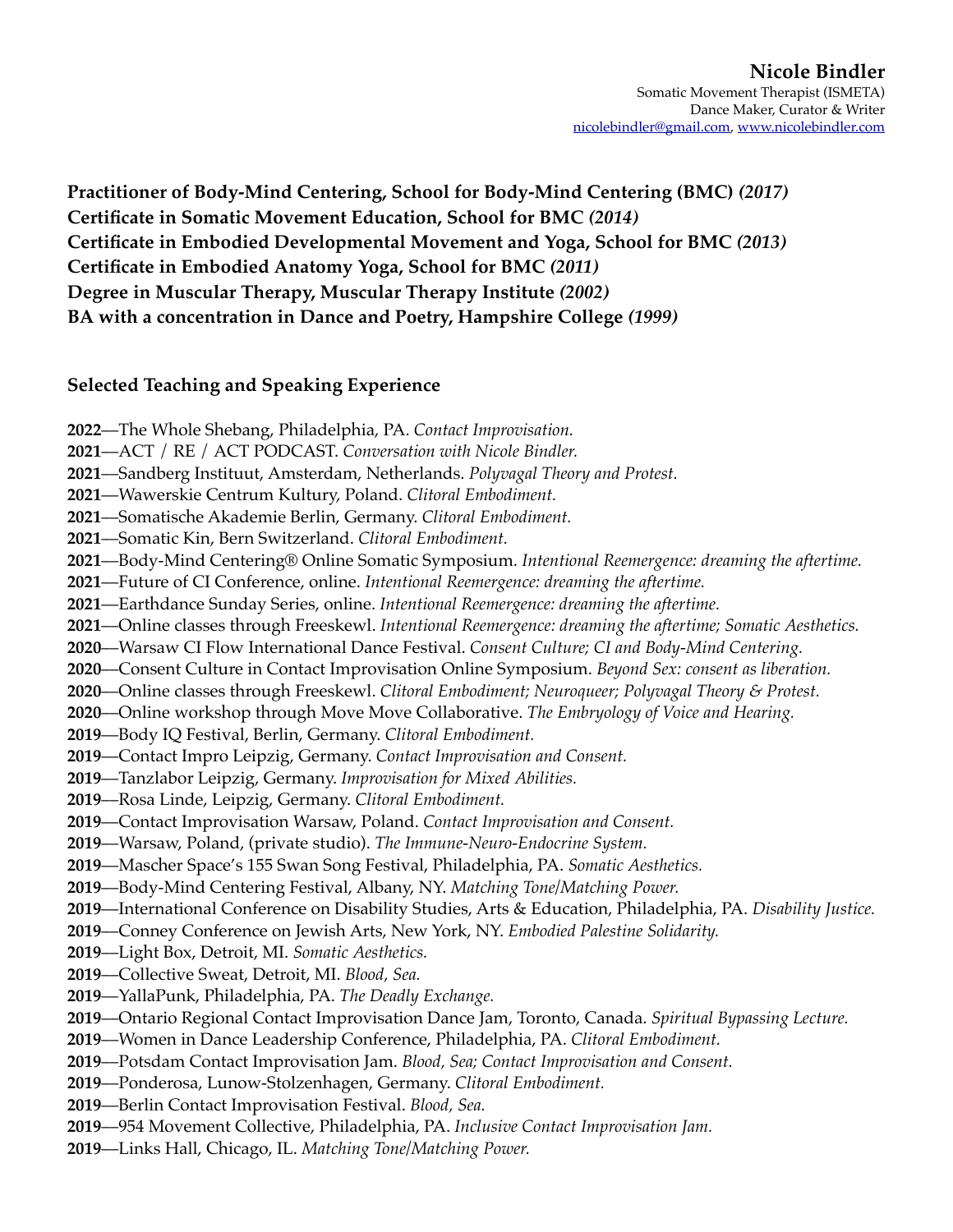# **Nicole Bindler**

Somatic Movement Therapist (ISMETA) Dance Maker, Curator & Writer [nicolebindler@gmail.com](mailto:nicolebindler@gmail.com), [www.nicolebindler.com](http://www.nicolebindler.com)

## **Selected Teaching and Speaking Experience (continued)**

––Drexel University. *Embodied Anatomy.* ––Falling Leaves Jam, Earthdance. *Disability Justice.* ––University of Wisconsin, Milwaukee. *Contemporary Dance; Composition.* ––Madison WI, (private studio). *Clitoral Embodiment.* ––University of Minnesota, Minneapolis. *Embodied Palestine Solidarity.* ––Hamline University, St Paul, MN. *Embodied Palestine Solidarity.* ––Jews and Jewishness in the Dance World, Arizona State University. *Embodied Palestine Solidarity.* ––Arizona State University. *Improvisation technique.* **2018––**Texas Dance Improvisation Festival, Texas Women's University. *Contact Improvisation.* ––University of Texas, Austin. *Embodied Palestine Solidarity.* ––Goldsmith's University, London, UK. *Clitoral Embodiment.* ––Ontario Regional Contact Improvisation Dance Jam, Toronto, Canada. *Blood, Sea.* ––The Place, London, UK. *Blood, Sea.* ––Dock 11, Berlin, Germany. *Clitoral Embodiment.* ––Radical Contact, Gothenberg, Sweden. *Contact Improvisation and Consent.* ––Finnish Hall, Berkeley, CA. *Contact Improvisation and Consent.* ––Body-Mind Centering Association Conference, Northampton, MA. *Clitoral Embodiment.* ––Falling Leaves Jam, Earthdance. *Embodying Equity. ––*Bodily Undoing Symposium, Bathe Spa University, UK. *Embodied Palestine Solidarity.* ––Body-Mind Centering Festival, Albany, NY. *Clitoral Embodiment.* ––Texas Dance Improvisation Festival. Texas Christian University. *Embodied Embryology.* ––Drexel University, Philadelphia, PA. *Creation of new work for university dance ensemble.* ––St Mary's College of Maryland. *Contemporary Dance; Composition.* **2016-2018 -** University of Pennsylvania PennArts program, Philadelphia, PA. *Dance Improvisation.* **2016 & 2017**––Pennsylvania chapter, Dance Movement Therapists Association. *Body-Mind Centering.* ––University of Pennsylvania, Philadelphia, PA. *Contemporary Dance Performance Practice.* ––The Mütter Museum, Philadelphia, PA. *Embodied Embryology.* **2015-2020** - The Whole Shebang, Philadelphia, PA. *Embodied Anatomy.* ––iLand, NYC. *The Embodied Activist.* **2014 & 2015**––Nahed Elias Bandak Yoga Studio, Bethlehem, Palestine. *Anatomy for Asana.* **2014 & 2015**––Diyar Dance Theater, Bethlehem, Palestine. *Dance technique; Composition.* **2013-2017**––Temple University, Philadelphia, PA. *Dance Science and Somatics.* ––Studio 34, Philadelphia, PA. *Yoga Anatomy Study Group; Anatomy for Asana.* ––Yoga Garden, Narberth, PA. *Anatomy for Asana.* ––Earthdance Moving Arts Lab, Plainfield, MA. *Somatic Aesthetics: Composing from Within.* ––Cultivate Festival, Bethlehem, NH. *Somatic Aesthetics: Composing from Within.* ––SOS Festival, Shepardstown, WV. *Somatic Aesthetics: Composing from Within.* **2012-2013**––Beyond Asana Yoga Training, Maas Building, Philadelphia, PA. *Anatomy for Asana.* ––Capital Jam, Washington, D.C. *Somatic Aesthetics: Contact Improvisation and Composing from Within.* **2011-2017**––University of the Arts, Philadelphia, PA. *Improvisation; Experiential Anatomy; Somatics; Yoga.* ––Contact Festival Freiburg, Germany. *Contact Improvisation.* ––Moore College of Art and Design, Philadelphia, PA. *Gender Inequity in Contemporary Dance.* ––Yoga Child, Philadelphia, PA. *Anatomy for Asana.* ––Hawthorne Yoga, Philadelphia, PA. *Anatomy for Asana.*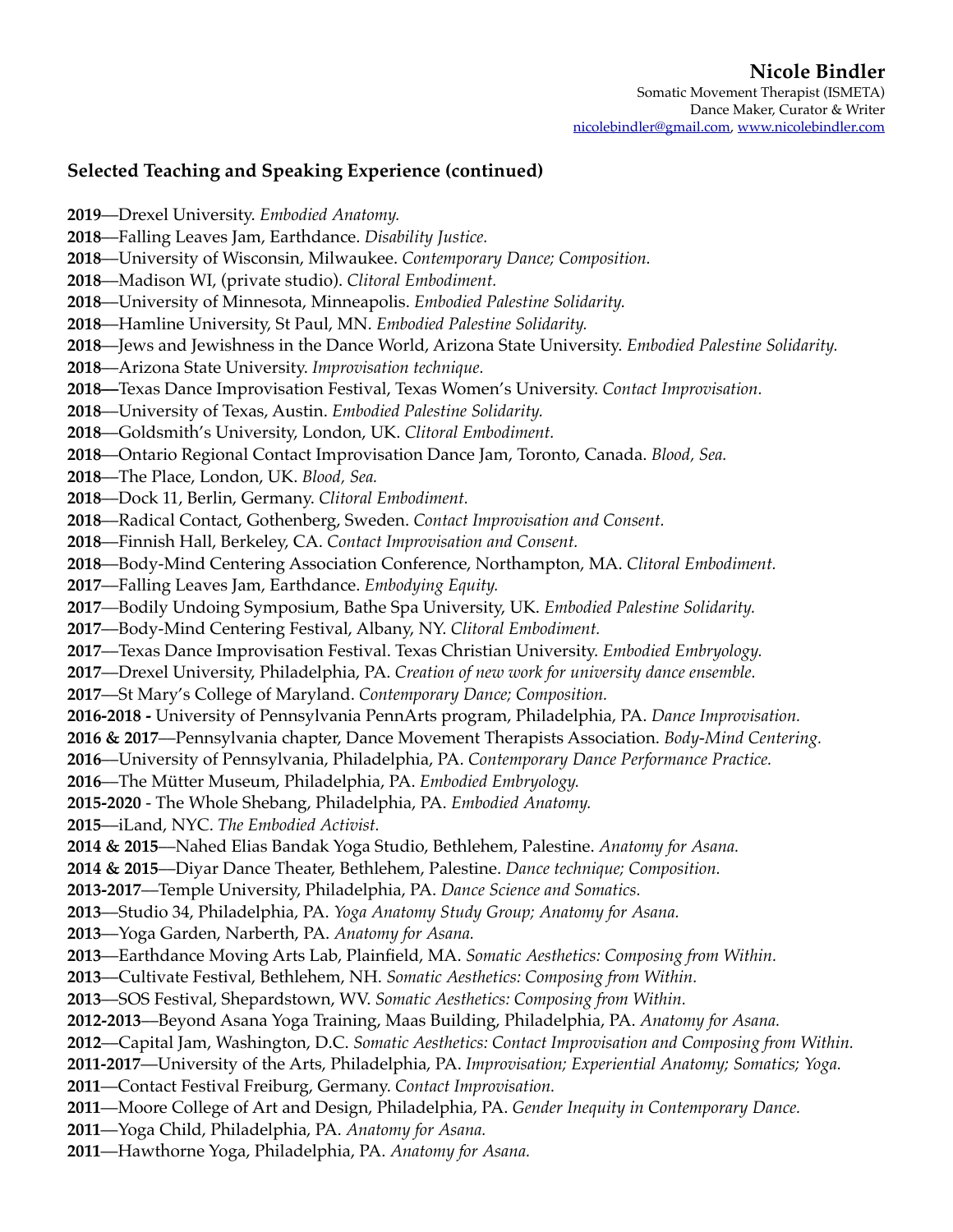# **Nicole Bindler**

Somatic Movement Therapist (ISMETA) Dance Maker, Curator & Writer [nicolebindler@gmail.com](mailto:nicolebindler@gmail.com), [www.nicolebindler.com](http://www.nicolebindler.com)

## **Selected Teaching and Speaking Experience (continued)**

––Kensington Yoga and Reiki, Philadelphia, PA. *Anatomy for Asana.* ––Estudio Gabriela Morales Rosario, Argentina. *Embodied Anatomy Yoga.* ––San Telmo Studio, Buenos Aires, Argentina. *Contact Improvisation. ––*Down Dog Yoga, West Reading, PA. *Anatomy for Asana.* ––nEW Festival, Philadelphia, PA. *Embodied Anatomy.* ––Ursinus College, Collegeville, PA. *Contact Improvisation.* ––Bowerbird, Philadelphia, PA. *Free-Improvisation for Musicians and Dancers.*  ––Estudio Gabriela Morales, Rosario and Buenos Aires, Argentina. *Contact Improvisation.* ––Studio 34, Philadelphia, PA. *Experiential Anatomy. ––*Grassroots Studio, Seattle, WA. *Contact Improvisation; Performance Practice.* **2007-2014**––Wild Meadows Improvisation Intensive, Schellsburg, PA. *Somatics; Performance Practice. ––*Massage Arts Center of Philadelphia. *Massage Therapy Fundamentals and Anatomy.* ––YogaWood, Collingswood, NJ. *Contact Improvisation. ––*Yoga Child, Philadelphia, PA. *Experiential Anatomy.* **2005-2020**––Rotating local studios, Philadelphia, PA. *Contact Improvisation. ––*Buenos Aires, Rosario, Cordoba and Jujuy Argentina, local studios. *Contact Improvisation.* ––Green Street Studios, Cambridge, MA. *Contemporary Dance.*

- ––Before the Jam series, Cambridge, MA. *Contact Improvisation.*
- ––Links Hall, Chicago, Il. *Contemporary Dance.*

### **Publications**

- ––*Intentional Reemergence: dreaming the aftertime*; thINKingDANCE.
- ––*Death Is Kinda Busy These Days*; thINKingDANCE.
- ––*In This Moment We Remember and Fortify*; thINKingDANCE.
- ––*In This Moment We Dream*; thINKingDANCE.
- ––*In This Moment We Use Our Superpowers*; thINKingDANCE.
- ––*In This Moment, 'Rich with Terror and Vitality'*; thINKingDANCE.
- ––*The Splitting of the Moon\*, Like an Old Widower's Heart;* thINKingDANCE.
- ––*Embodying Palestine Solidarity;* American Jewish Studies Perspectives.
- ––*Reflections on the Site/Sound Festival*; Site/Sound blog.
- ––P*alestinian Dance and the Obfuscation of Somatic Source Material;* Somatics Toolkit.
- ––*A Non-Binary Guide to Embodying One's Embryonic Gonads*; Somatics Toolkit.
- ––*The Sea as a Doorway and a Border*; thINKingDANCE.
- ––*On Bias and Neutrality in CI*; Contact Quarterly.
- ––*A guide to clitoral embodiment*; Journal of Dance & Somatic Practices.
- ––*Clitoral Embodiment: A somatic practice and a non-binary approach to experiencing the genitalia*; Contact Quarterly.
- ––*The Dance Apocalypse/Solos* with Gabrielle Revlock; Emergency INDEX, Ugly Duckling Presse.
- ––*Women on the Border of Freedom*; thINKingDANCE.
- ––*How Does a Clown Deal with Change?*; thINKingDANCE.
- ––*Being a Pig in the Village*; thINKingDANCE.
- ––*Killer Sideburns' Stochastic Stars*; thINKingDANCE.
- ––*Grappling With Whiteness in a Field of Poppies*; thINKingDANCE.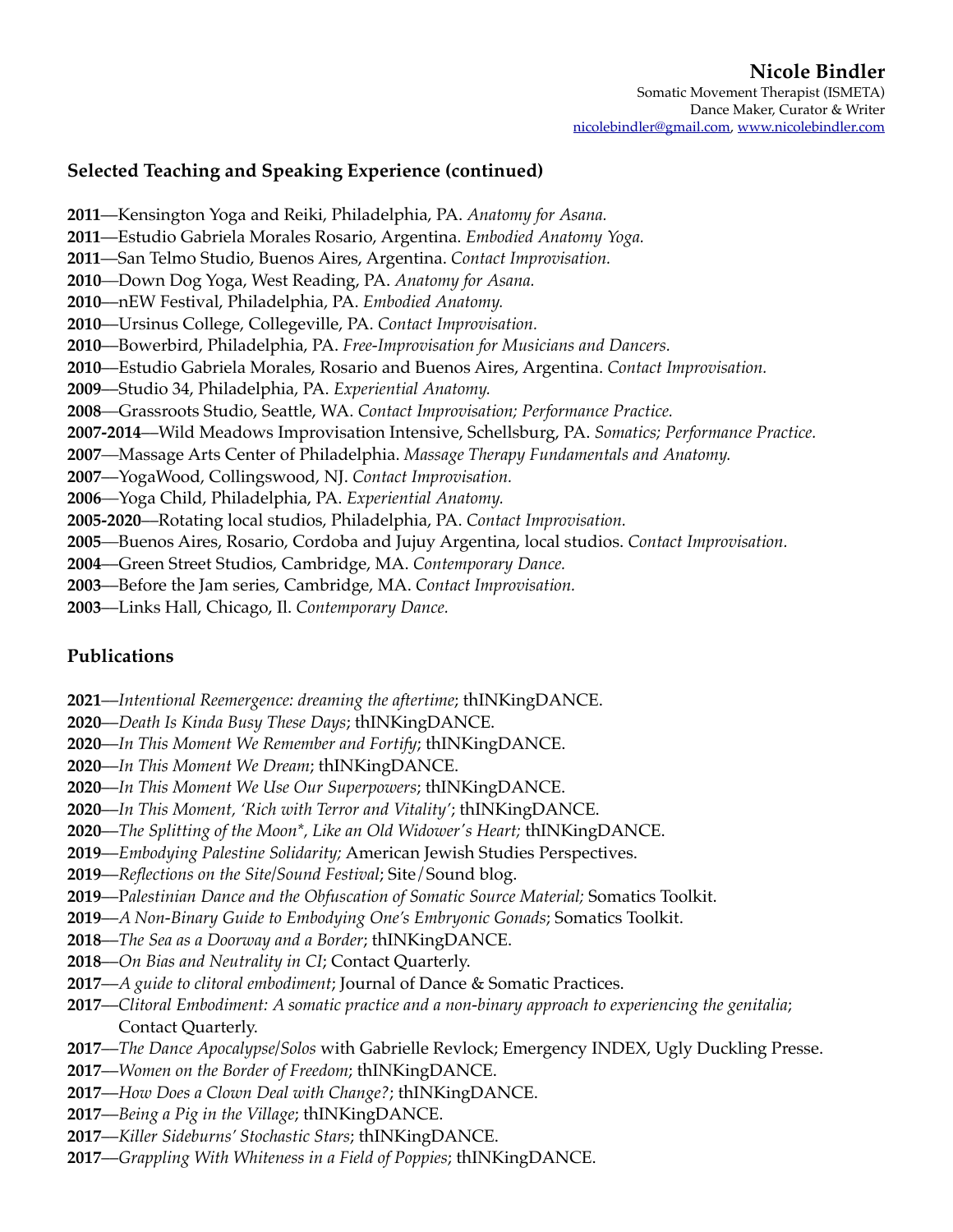### **Publications (continued)**

- ––*Jerome Bel's Utopia in a Box*; thINKingDANCE.
- ––*Free Advice and an Interview with Farah Saleh*; thINKingDANCE.
- ––*Archiving Occupation, Identity and Resistance*, with Hadar Ahuvia; thINKingDANCE.
- ––*Dancing in Bethlehem: A Diary*; Jewish Currents.
- ––*Women*; thINKingDANCE.
- ––*I hate it*, with Gabrielle Revlock; Curate This.
- ––*Greg the Creature, the Human*: thINKingDANCE.
- ––*Jewish American Choreographers Grapple with Zionism and the Nakba;* thINKingDANCE.
- ––*Black Girl*; thINKingDANCE.
- ––*Palestinian Dabke Makes its Way to the Annenberg*; thINKingDANCE.
- ––*Luscious Sadness;* thINKingDANCE.
- ––*Ugly Numbers, three part series on gender inequity in Philadelphia dance presenting*; thINKingDANCE.
- ––*Nation-State as Cell;* BMC Currents.
- ––*Context within the content: A zen dilemma? Or a writer's responsibility?*; thINKing DANCE.
- ––*Restless Narratives in a Funereal Juke Joint*; thINKing DANCE.
- ––*Horror and Humor in a Fictional Cold-War Society*; thINKing DANCE.
- ––*Deborah Hay in Philadelphia*, with Gregory Holt; Movement Research's Critical Correspondence.
- ––*Meaning Reveals Itself (Through the Dance)*; Susan Rethorst project through Bryn Mawr College.
- ––*I made this for you,* with Gabrielle Revlock; Emergency INDEX, Ugly Duckling Presse.
- ––*Contact Festival Freiburg Report*, with Joey Lehrer; Contact Quarterly.

# **Grants & Awards**

- ––Illuminate the Arts Grant, Office of Arts, Culture and the Creative Economy.
- ––Leeway Foundation Window of Opportunity Community Care Fund.
- ––COVID-19 Arts Aid PHL, Office of Arts, Culture and the Creative Economy.
- ––Leeway Foundation Window of Opportunity Relief Fund.
- ––Ellen Foreman Memorial Award: *Blood, Sea* with the Drexel University Dance Ensemble.
- ––Leeway Foundation Art and Change Grant: *WOMEN* with Diyar Theater.
- ––Puffin Foundation: *Chicken Fight* with Gabrielle Revlock.
- ––PEW Center for Arts and Heritage Planning Grant: *The Dance Apocalypse* with Gabrielle Revlock.
- ––Live Arts Brewery, subsidized Composition intensive and artist stipend with Susan Rethorst.
- ––Pennsylvania Partners in the Arts, Project Stream Grant: *Deborah Hay Solo Festival*.
- ––Philadelphia Cultural Management Initiative: *Mascher Space Cooperative Retreat.*
- **2011––**A.W.A.R.D. Show! finalist, *I made this for you*, in collaboration with Gabrielle Revlock.
- **2011––**Dance Advance Professional Development Grant: *March to Marfa intensive with Barbara Dilley*.
- ––Live Arts Brewery, subsidized *Kalari intensive* and artist stipend with Jayachandran Palazhy.
- ––New Stages for Dance Initiative theater rental subsidy support for the performance of *Pia Mater*.
- ––Dance Advance Professional Development Grant: *Deborah Hay, SPCP*, Findhorn, Scotland.
- ––CEC New Edge Mix grant: Performance of *Sand in My Soda Pop.*
- ––Foundation For Contemporary Arts Emergency Grant: Travel to Beirut to perform in *IRTIJAL'09*.
- ––Dance Advance Professional Development Grant: *Dance Ranch Marfa* with Lower Left.
- ––Dance Advance Professional Development Grant: *Katsura Kan residency* at Mascher Co-op.
- ––Dance Advance Professional Development workshop and participant stipend with Deborah Hay.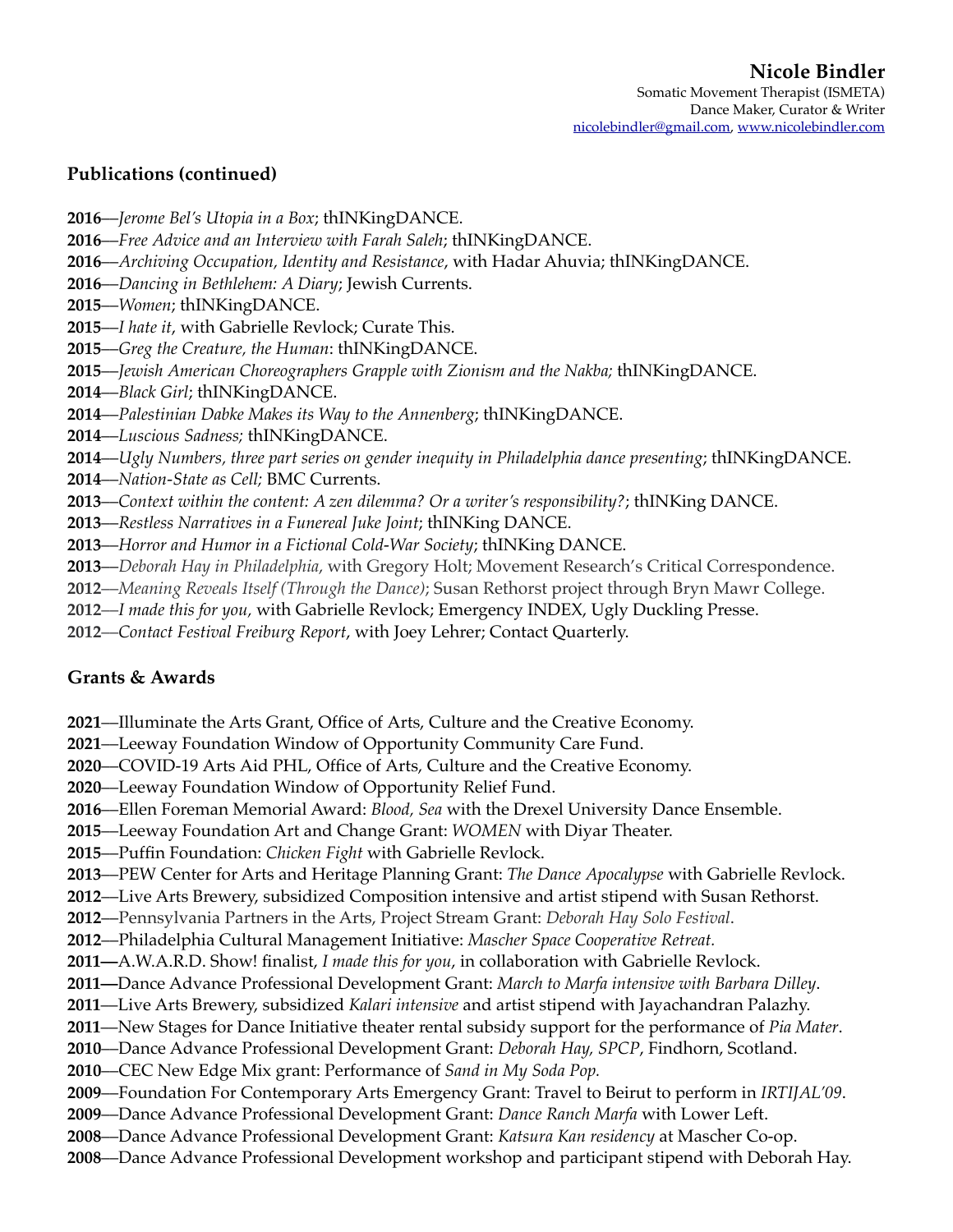### **Grants & Awards (continued)**

**2007**––Dance Advance Professional Development Grant: *New Dance/Japan residency* with Corrie Befort. **2006**––Philadelphia Dance Projects support to commission a new work by Asimina Chremos. **2005**––CEC New Edge Mix grant: Performance of *Wrong Boat*.

## **Selected Curatorial Projects**

**2022**––*Dance films by Palestinian artists*, Fidget Space, Philadelphia, PA.

**2020***––Consent Culture and Contact Improvisation Online Symposium.*

**2017***––The Judaica Project with Ben Spatz,* FringeArts & The Whole Shebang, Philadelphia, PA.

**2017**––*Honing the Honest Body with Neige Christenson*, Performance Garage, Philadelphia, PA.

**2016***––Palestinian Artist Showcase,* The Whole Shebang, Philadelphia, PA.

**2015**––*Making the Mystery Visible with Nancy Stark-Smith*, University of the Arts, Philadelphia, PA.

**2013––***FALLS BRIDGE* featuring Lower Left, Philadelphia, PA.

**2012––***Deborah Hay Solo Festival,* Philadelphia, PA.

**2012––***FALLS BRIDGE, f*eaturing Ishmael Houston-Jones and Yvonne Meier, Philadelphia, PA.

**2011––**TEMPORARY NOW, thefidget space, Philadelphia, PA.

**2011––***FALLS BRIDGE*, Featuring K.J. Holmes, Philadelphia, PA.

**2008-2011––***StudioSeries*, Studio 34, Philadelphia PA*.*

### **Selected Dance Video Projects**

- **2019**––Performer. "*Elsewhere"* by Zornitsa Stoyanova, Philadelphia, PA.
- **2016**––Co-director/performer with Gabrielle Revlock. "*Corkscrew Flower"* Philadelphia, PA.
- **2016**––Co-director/performer with Gabrielle Revlock. *"Pre-dating and Post-dating"* Philadelphia, PA.

**2015––**Co-director/performer with Gabrielle Revlock. "*Chicken Fight"* Philadelphia, PA.

**2015**––Performer. "*Dark Matter"* by Zorntsa Stoyanova, Philadelphia, PA.

**2011**––Choreographer/Performer. *"Kyoto\_Naigai"* by Gene Coleman, Philadelphia, PA.

**2007**––Co-director/performer with Loren Groenendaal. "*Rosemary, That's for remembrance"* Asheville, NC.

### **Selected Residencies**

- **2021**––Catwalk Art Residency, Catskill, NY.
- **2020**––Move Move Collaborative, online.
- **2019**––Light Box Residency, Detroit, MI.
- **2019**––Open Space Residency, The Whole Shebang, Philadelphia, PA.

**2018**––Guest Artist Residency, University of Wisconsin, Milwaukee.

**2017**––Co-Lab Residency, St. Mary's College of Maryland.

**2016**––The Wedding Space, Berlin, Germany.

**2015**––Cross Pollination Residency, Philadelphia, PA.

**2013––**Place [Maker} Space residency, Earthdance, Plainfield, MA.

**2009––**Improvisation practice with Asimina Chremos at Silverspace, Chicago, Il.

**2008-15**––Mascher Space Cooperative, Philadelphia, PA.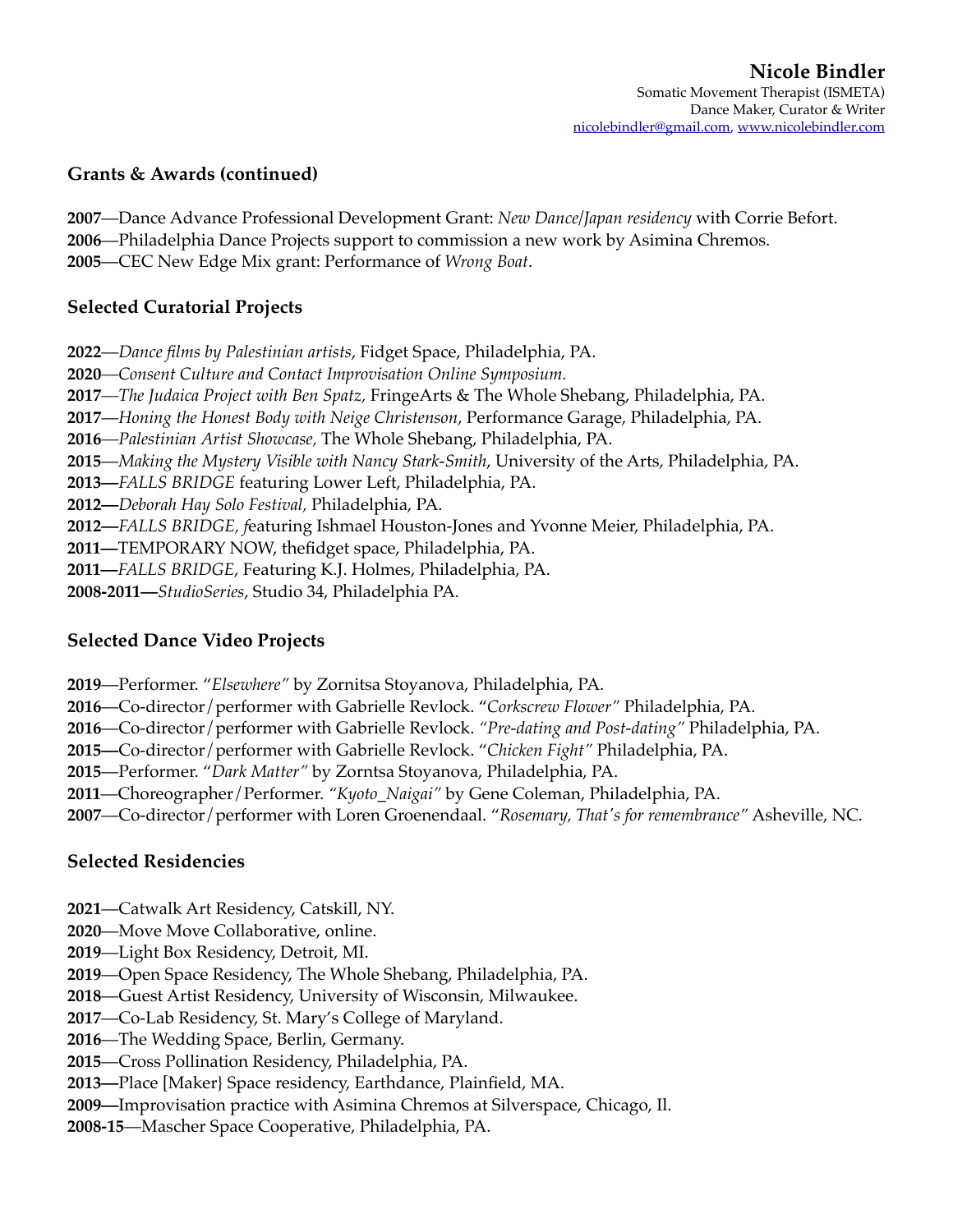## **Selected Choreographic Projects**

––*"The Case for Invagination #3"* Body IQ Festival, Berlin, Germany. ––*"The Case for Invagination #3"* Cannonball Festival, Philadelphia, PA. ––*"Bone Fascia Blood Breath"* Philadelphia Museum of Art. ––*"The Case for Invagination #2"* Light Box, Detroit, MI. ––*"The Case for Invagination #2"* The Whole Shebang, Philadelphia, PA. ––"*Women*" Jews and Jewishness in the Dance World Conference, Arizona State University ––"*Blood, Sea*" The Performance Garage, Philadelphia, PA. **2017––***"WOMEN"* U.S. tour with Diyar Theater*,* Philadelphia, Baltimore, Chicago, New York & Hartford. ––*"The Case for Invagination"* JACK, Brooklyn, NY. ––*"The Case for Invagination"* FringeArts Scratch Night and The Whole Shebang, Philadelphia, PA. ––*"WOMEN"* created and performed with Diyar Theater, Bethlehem, Palestine. ––*"The Dance Apocalypse/Solos"* created with Gabrielle Revlock, JACK, Brooklyn, NY. ––*"The Dance Apocalypse"* created with Gabrielle Revlock, Joe's Pub, NYC. ––*"I made this for you."* created with Gabrielle Revlock, Kelly Strayhorn Theater, Pittsburgh, PA. ––*"I made this for you."*created with Gabrielle Revlock, Seattle International Dance Festival. ––*"The Dance Apocalypse"* created with Gabrielle Revlock, FringeArts, Philadelphia, PA. ––*"Ceiling Fan in Philadelphia"* Under Exposed series, Dixon Place, New York, NY. ––*"The Dance Apocalypse"* created with Gabrielle Revlock, DraftWork at Danspace Project, NY, NY. **2012––***"I made this for you."* created with Gabrielle Revlock, Dance Place, Washington D.C. *––"Pia Mater"* Performance Garage, Philadelphia, PA. *––"Sand in My Soda Pop"* Center for Performance Research, Brooklyn, NY. **2011––***"I made this for you."* created with Gabrielle Revlock, *The AWARD SHOW!* Philadelphia, PA. **2010––***"Mama My Legs Are Too Long"* Mascher Space Cooperative, Philadelphia, PA. **2010––***"Sand in My Soda Pop"* Una Casa, Buenos Aires, Argentina. **2010––***"Vortical"* Bowerbird, Plays and Players Theater, Philadelphia, PA. **2007––***"The Drought"* Hampshire College, Amherst, MA. **2006––***"Wrong Boat"* Performance Mix Festival, Joyce Soho, New York, N.Y. **2006––***"My Little Monstrosity"* neW Festival, Drake Theater, Philadelphia, PA. *––"Print"* Philadelphia Live Arts Festival. *––"Print"* Imagine Festival of Arts, Issues and Ideas, WAX, Brooklyn, NY. **2004––***"P.S. 41"* Shawinigan Street Theater Festival, Shawinigan, Quebec. *––"Places I've Never/Been"* La Casa de la Cultura Ecuatoriana, Quito, Ecuador. **2003––***"Infirmary"* Transmodern Age Festival, Baltimore, MD.

# **Selected Improvisation Projects**

**2020**––Move Move Collaborative online performance.

**2018**––"*Blood, Sea,*" Texas Dance Improvisation Festival, Texas Women's University.

**2018––**Collaboration with David Dove, Lawndale Art Center, Houston TX.

**2017––**Collaboration with Leslie Scates and David Dove, MECA, Houston TX.

**2016**––*"Everything"* created with Ashley Tini, thefidget space, Philadelphia, PA.

**2015**––*"Marrow"* created with Curt Haworth, MOVE DANCE THINK FEST, Philadelphia, PA.

**2014**––*"leftrightwaterice"* created with Any Hayleck and Curt Haworth, Performance Mix Festival, NYC.

**2013**––*"Invisible"* created with Any Hayleck, Sonic Circuits Festival, Washington, DC.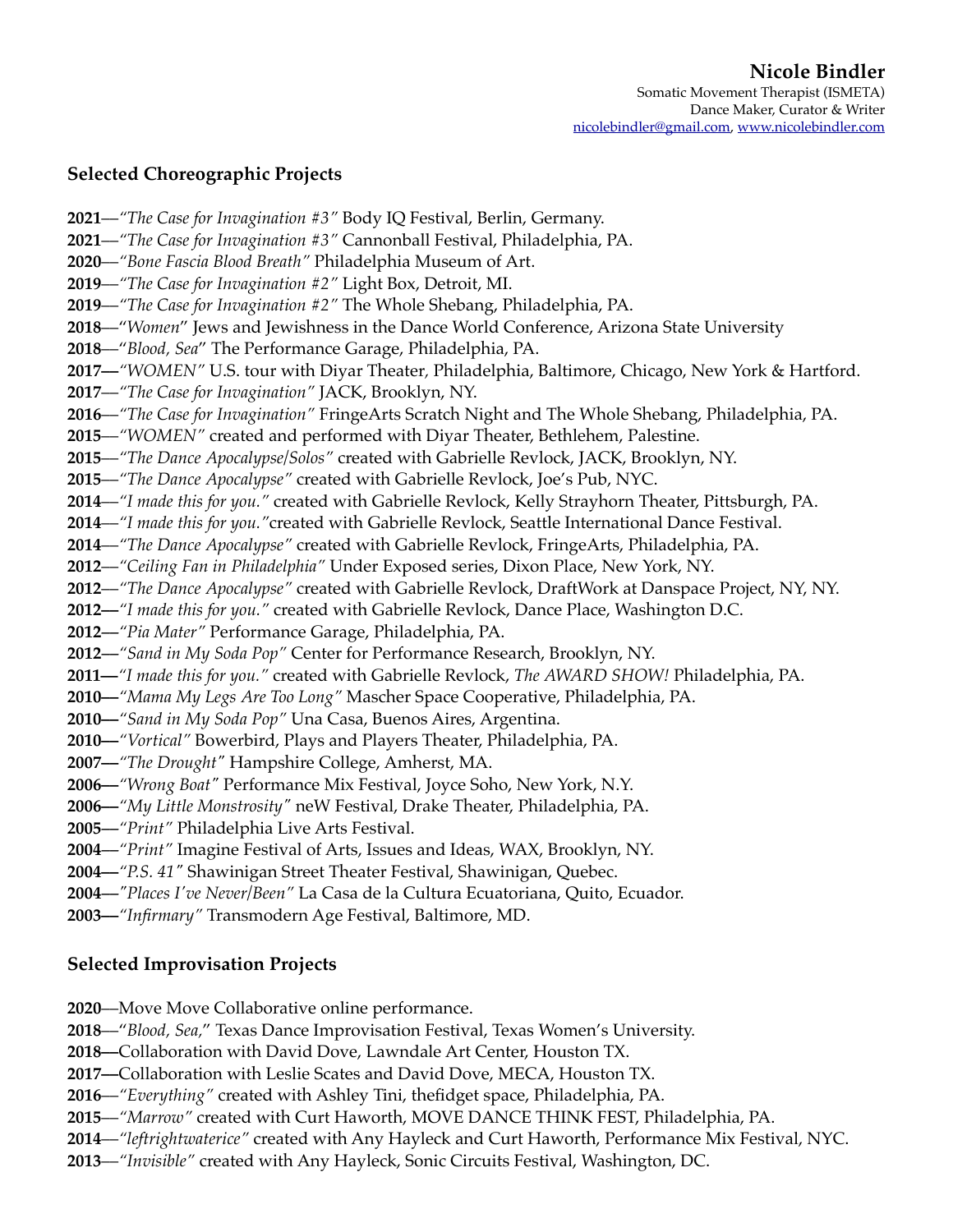## **Selected Improvisation Projects (continued)**

––*"Acapella"* SomaFest, Dance New Amsterdam, NYC. ––*"Levitate"* created with Bhob Rainey and Curt Haworth, Cultivate Festival, Bethlehem, NH. ––*"Levitate"* created with Curt Haworth, Earthdance Moving Arts Lab, Plainfield, MA. ––*"Invisible"* created with Andy Hayleck, SOS Festival, Shepardstown, WV. *––*Collaboration with Gene Coleman and Troy Herion*,* Thirdbird at Abrons Arts Center, NYC. ––Collaboration with Lower Left, Crowley Theater, Marfa, TX. ––Collaboration with Raed Yassin, IRTIJAL09', Beirut, Lebanon. ––Collaborations with various participants, Xfest, Lowell, MA. ––*"Welcome House"*created with Liza Clark, First Person Arts Festival, Philadelphia, PA. ––Collaboration with Gene Coleman, Bowerbird, Plays and Players Theater, Philadelphia, PA. ––Collaboration with Corrie Befort, Fireside Festival, Seattle, WA. ––*"SoundSpace Japan/USA"*, Mascher Space Cooperative, Philadelphia, PA. ––*"New Dance/Japan residency"* with Corrie Befort. Tokyo, Japan. ––*"Tabadol Project,"* Kennedy Center, Washington, D.C. ––Tour with Leonel Kaplan, Buenos Aires, Cordoba, Rosario, Jujuy, Argentina. *––"Aquatic Uncle"* created with Andy Hayleck D.C. Improvisation Festival, Washington, D.C.

*––*Collaborations with various participants, High Zero Festival, Baltimore, MD.

## **Selected Performance Projects**

*––"I Think Not"* created by Deborah Hay, thefidget space, Philadelphia, PA.

––*"Lick my Gun"* created by Zornitsa Stoyanova, Mascher Space Cooperative, Philadelphia, PA.

**2012––***"I Think Not"* created by Deborah Hay, Unidad De Vinculación Artística, Mexico City.

*––"I Think Not"* created by Deborah Hay, Performance Mix Festival, NYC

––*"Curious Fish"* created by Katsura Kan, Mascher Space Cooperative, Philadelphia, PA.

**2008––***"Bodies in Urban Spaces"* created by Willi Doerner, Philadelphia Live Arts Festival.

**2006––***"What a Quaint Scene We Were That Night"* created by PIMA Group, CEC, Philadelphia, PA.

*––"Bardo"* created by Leah Stein Dance Company, Philadelphia Live Arts Festival.

*––"Lost Spirits"* created by Ju-Yeon Ryu, Philadelphia Museum of Art.

*––"The Crazy One: A Love Story"* created by Debra Bluth, Boston College.

*––"CHIMERAlab Theatre Project"* created by Jennifer Hicks, Mobius, Boston, MA.

*––"Nightfalling"* created by Brenda Divelbliss, Emerson Majestic Theater, Boston, MA.

# **Selected Professional Development**

––Biodynamic Craniosacral Therapy: Volumes 1, 2 & 3, Lyons Institute, online.

––Improvisation intensive, Megan Bridge, Fidget Space, Philadelphia, PA.

–– Leading an Online Training & When Things Go Wrong Online, Training for Change.

––SHIFT, Artists U, online.

––Choreography for Warming-up to Dance, Irene Dowd, Movement Research, New York, NY.

––Moving's View, Nancy Stark Smith and Karen Nelson, Earthdance, Plainfield, MA.

- ––The Edge is a Field, Deborah Hay, Movement Research, New York, NY.
- ––Contact Improvisation, Neige Christenson, Performance Garage, Philadelphia, PA.
- *––*Repertory workshop, Boris Charmatz. Drexel University, Philadelphia, PA.